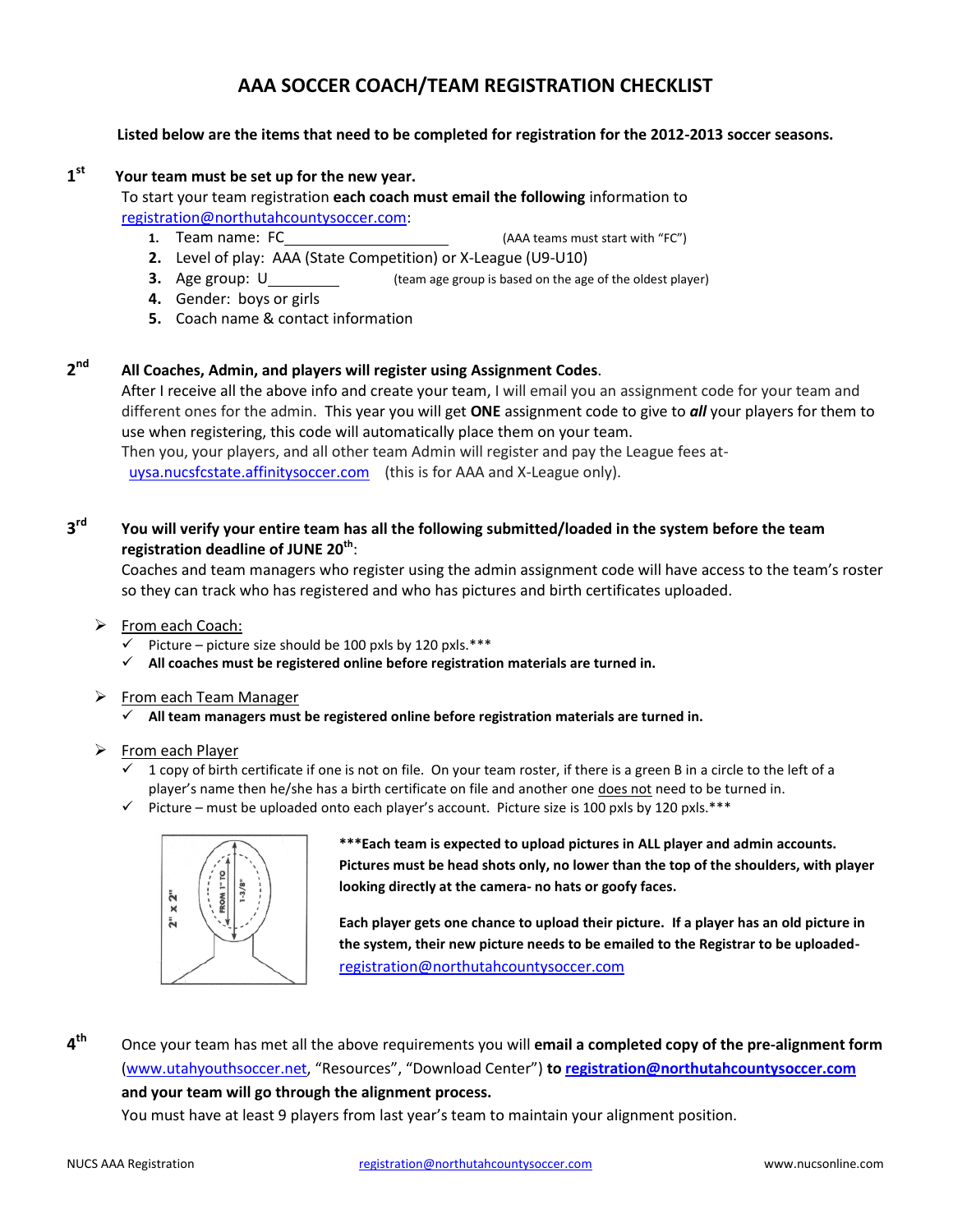| Team Name:              |       | Level of Play: |                |       |  |
|-------------------------|-------|----------------|----------------|-------|--|
| Age Group:              |       |                | Boys/Girls:    |       |  |
| Coach:                  |       | License Level: |                |       |  |
| Phone: (Home)           | Work: |                | Cell:          |       |  |
| Email Address:          |       |                |                |       |  |
| <b>Assistant Coach:</b> |       |                | License Level: |       |  |
| Phone: (Home)           | Work: |                |                | Cell: |  |
| Email Address:          |       |                |                |       |  |
| <b>Assistant Coach:</b> |       |                | License Level: |       |  |
| Phone: (Home)           | Work: |                |                | Cell: |  |
| Email Address:          |       |                |                |       |  |
| <b>Team Manager</b>     |       |                |                |       |  |
| Phone:(Home)            | Work: |                |                | Cell: |  |
| Email Address:          |       |                |                |       |  |

|     | Name of Player - Alphabetical - last name, given name | Registered<br>On-Line | Birth<br>Certificate | Photo |  |
|-----|-------------------------------------------------------|-----------------------|----------------------|-------|--|
| 1.  |                                                       |                       |                      |       |  |
| 2.  |                                                       |                       |                      |       |  |
| 3.  |                                                       |                       |                      |       |  |
| 4.  |                                                       |                       |                      |       |  |
| 5.  |                                                       |                       |                      |       |  |
| 6.  |                                                       |                       |                      |       |  |
| 7.  |                                                       |                       |                      |       |  |
| 8.  |                                                       |                       |                      |       |  |
| 9.  |                                                       |                       |                      |       |  |
| 10. |                                                       |                       |                      |       |  |
| 11. |                                                       |                       |                      |       |  |
| 12. |                                                       |                       |                      |       |  |
| 13. |                                                       |                       |                      |       |  |
| 14. |                                                       |                       |                      |       |  |
| 15. |                                                       |                       |                      |       |  |
| 16. |                                                       |                       |                      |       |  |
| 17. |                                                       |                       |                      |       |  |
| 18. |                                                       |                       |                      |       |  |
| 19. |                                                       |                       |                      |       |  |
| 20. |                                                       |                       |                      |       |  |
| 21. |                                                       |                       |                      |       |  |
| 22. |                                                       |                       |                      |       |  |

Roster Sizes: **U9** (minimum of 8 and maximum of 10), **U10-U11** (minimum of 10 and maximum of 14**),** 

**U12-U15** (minimum of 11 and maximum of 18), **U16-U19** (minimum of 11 and maximum of 22)

\*\*\*Any additional information (assistant coaches and/or team managers) put on the back or attach an additional page with the information.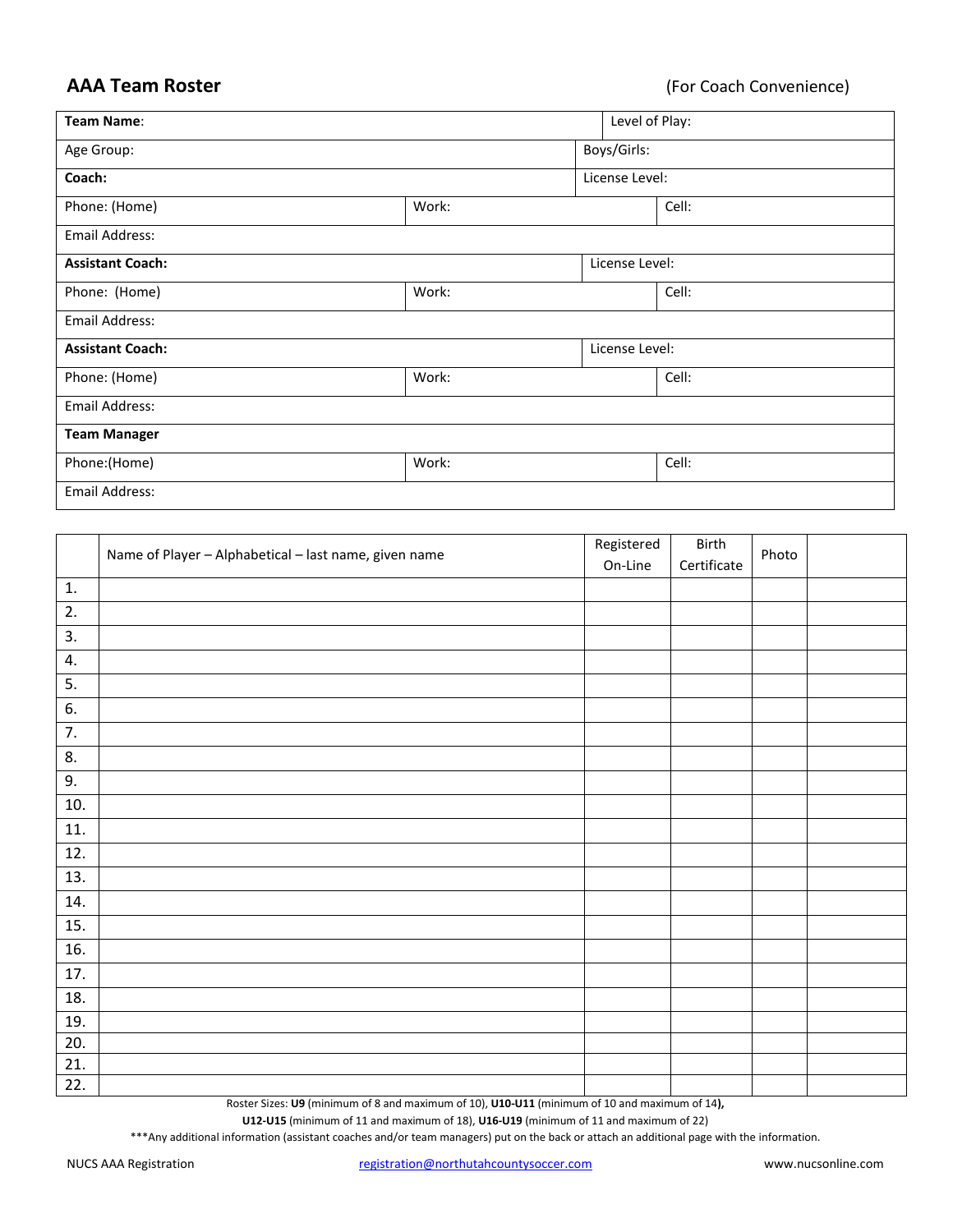# **ONLINE REGISTRATION INSTRUCTIONS** (Forward to Parents)

- **1.** Enter the URL http://www.uysa.nucsfcstate.affinitysoccer.com If you have multiple children competing but for different clubs or play level (AA, recreational or AAA) , you must have a different URL for each club/level.
- **2.** Click on the "Registration" tab at the top of the page. DO NOT SIGN IN WITH YOUR USERNAME AND PASSWORD AT THIS POINT.
- **3.** Click on either "Player Registration" or "Coach/Admin Registration", depending on who you are registering. Then click on Option #1. Only use Option #2 if the player/family have never registered with this system before.

#### **OPTION #1 INSTRUCTIONS**

- **4.** Enter your user name and password and click on "Login".
- **5.** Click on "Continue" if the player you are registering in this club is listed. Otherwise click "Add a new player".
- **6.** Enter the required information (player name, gender, birth date) and then click on "add".
- **7.** Review family members registering. If you have another child playing for this club you may add them now by clicking on "add new player". If you have another child playing for a different club/play level, you must register them under that club's URL, not this one. If you are not registering another player for this club click on "continue".
- **8.** Click "Register as a Player" at the right of each family member that will be registering for this club.
- **9.** Enter your assignment code provided by your coach or team administrator.
- **10.** Select the play level. For U11-U18 "State Level" (AAA)select "Competitive". If your team is U9 or U10 "State Level" select "X-League".
- **11.** On the player information page double check all of the information, then do the following:
	- A. Fill out the elementary school you live closest to, not the one you go to or went to. This is for geographic reasons only.
	- B. Click on "click here to show photo or birth certification upload" and follow the prompts to upload your player's photo. Pictures must be head shots only, no lower than the top of the shoulders, no hats or goofy faces. Picture sizes should be 100 pxls by 120 pxls.



Once a picture is uploaded only the state office or a Certified Registrar may change the picture.

If a player has an old picture in the system their new picture needs to be emailed to the Registrar to be uploaded-registration@northutahcountysoccer.com

- C. Add emergency contact information and any medical information necessary.
- D. Click "save" to move on.
- **12.** Review players registering and if everything is correct click on "continue".
- **13.** Check "I accept" in each box to the right of each ELA if you give consent, then click "Agree and continue" at the bottom of the page.
- **14.** Review information about Real Salt Lake ticket promotional offer. Select your payment method and "continue". You CANNOT skip this step. If you do not submit payment your player's registration will automatically be cancelled.
- **15.** Enter your credit card information and "submit payment".
- **16.** Print all forms and give them to your team administrator/coach. Make sure you sign anything that needs your signature. Your coach must have a copy of the registration form as it is a medical release. You do not need to print the ELA's unless you want them for your own information.

#### **OPTION #2 INSTRUCTIONS**

- **6.** Fill out "Parent" information. You will need to create a user name and password. Write these down and save them where you can find them again. You will need these anytime you want to access your soccer account. Then click on "save and continue".
- **7.** Click on "Add a new player" button.
- **8.** Follow instructions #6 through #16 above.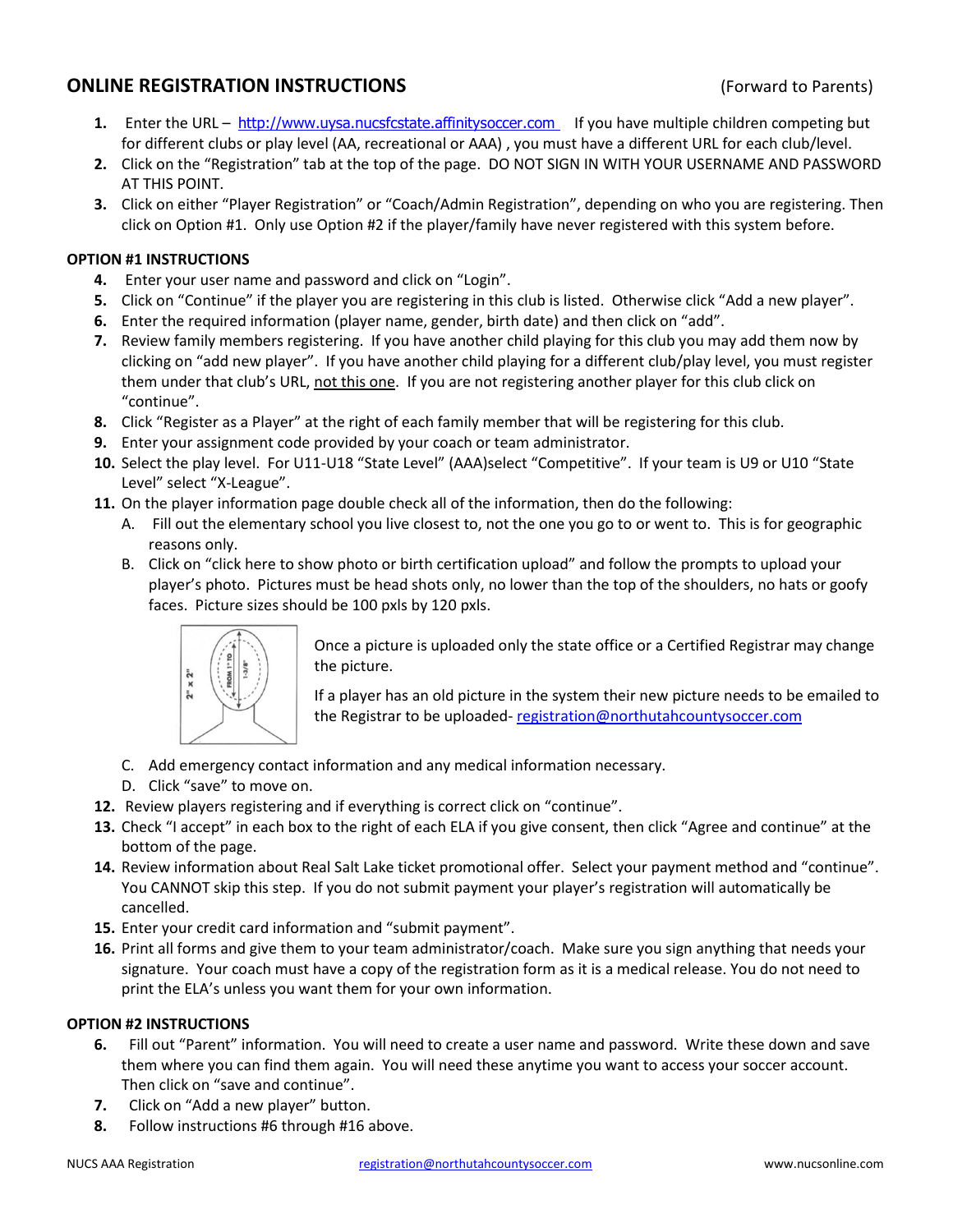# **IMPORTANT DATES AAA Teams 2012-2013**

| June $11 - 15$             | I will not be available                                                                                                                                                                                                       |
|----------------------------|-------------------------------------------------------------------------------------------------------------------------------------------------------------------------------------------------------------------------------|
| June 20                    | Last day for Fall team registration check-in (by appointment). You can turn<br>them in before this date if you have all registration materials ready. Teams<br>turned in after this date will be assessed a \$50.00 late fee. |
| July 11                    | Last day teams will be accepted with a \$50.00 late fee.                                                                                                                                                                      |
| <b>August 22</b>           | Girls high school provisional teams are due.                                                                                                                                                                                  |
| November 15-<br>January 15 | Transfer window.                                                                                                                                                                                                              |
| January 23                 | Last day for Spring team registration. Teams turned in after this date will<br>be assessed a \$50.00 late fee.                                                                                                                |
| <b>February 6</b>          | Last day Spring teams will be accepted with a \$50.00 late fee.                                                                                                                                                               |
| March 20                   | Boys high school provisional teams are due.                                                                                                                                                                                   |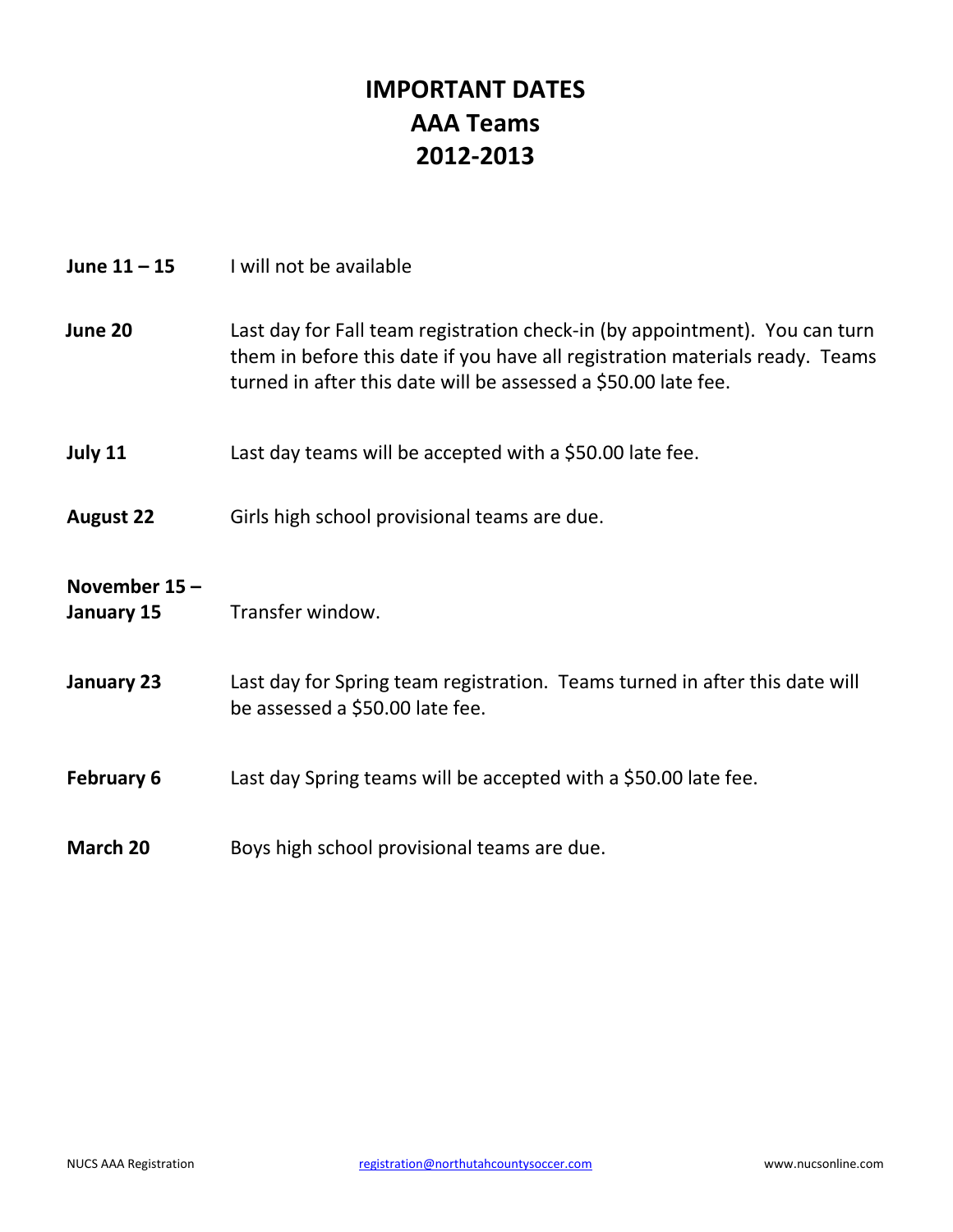# **RULE CHANGES**

**1. Game Day Rosters**: Within 24 hours of each game, each coach will print out 2 game day rosters- one to keep and one to give to the referee. To print game day rosters coaches will login at www.utahyouthsoccer.net with their username and password as if they were going to record the score of a game. In the box where your team is listed on your "account" page click on "schedules/game scoring". On your team's schedule there will be a button "print game day roster". Click on this. The game day roster will be printed. It will have the game information, roster and player and coach pictures of both teams. The coach **MUST** take this roster to the game to give to the referee. Without it you will not be allowed to play – **SO DON'T FORGET IT.** 

#### **2. Summer Tournaments**:

- $\triangleright$  In-State Tournaments: Game Day Rosters will be used for in-state tournaments.
- $\triangleright$  Out-of-State Tournaments: Teams attending out-of-state tournaments need player cards. Let me know at registration if you are attending an out-of-state tournament and when that tournament is. I will have your player cards ready for you. The cost for one team's player cards is \$20.00.

### **3. Transfers:**

- A. Once a player is accepted and rostered onto a team he/she can only transfer during the transfer window. The transfer window is from November 15 to January 15.
- B. Transfers between teams within a club are allowed anytime as long as the club is a member organization of UYSA.
- C. A player cannot transfer if it causes the number of players on his team to drop below the minimum number of players required plus 2.
- D. A coach cannot release a player from his team without a parent's signature.

#### **4. Birth Certificates**:

- A. If a player has a Birth Certificate uploaded onto his file, he does not need to turn in another one. When you pull-up your team's roster there will be a B in a green circle to the left of each player's name who has a Birth Certificate uploaded.
- B. If a Birth Certificate is in a foreign language, a translation **MUST** be provided along with the birth certificate. It must be done by someone not affiliated with the club or team. Thus, a parent or coach may not do the translation. There is a translation form provided at www.utahyouthsoccer.net.
- **5. Alignment**: An alignment form **MUST** be turned in before *each* season, fall and spring.